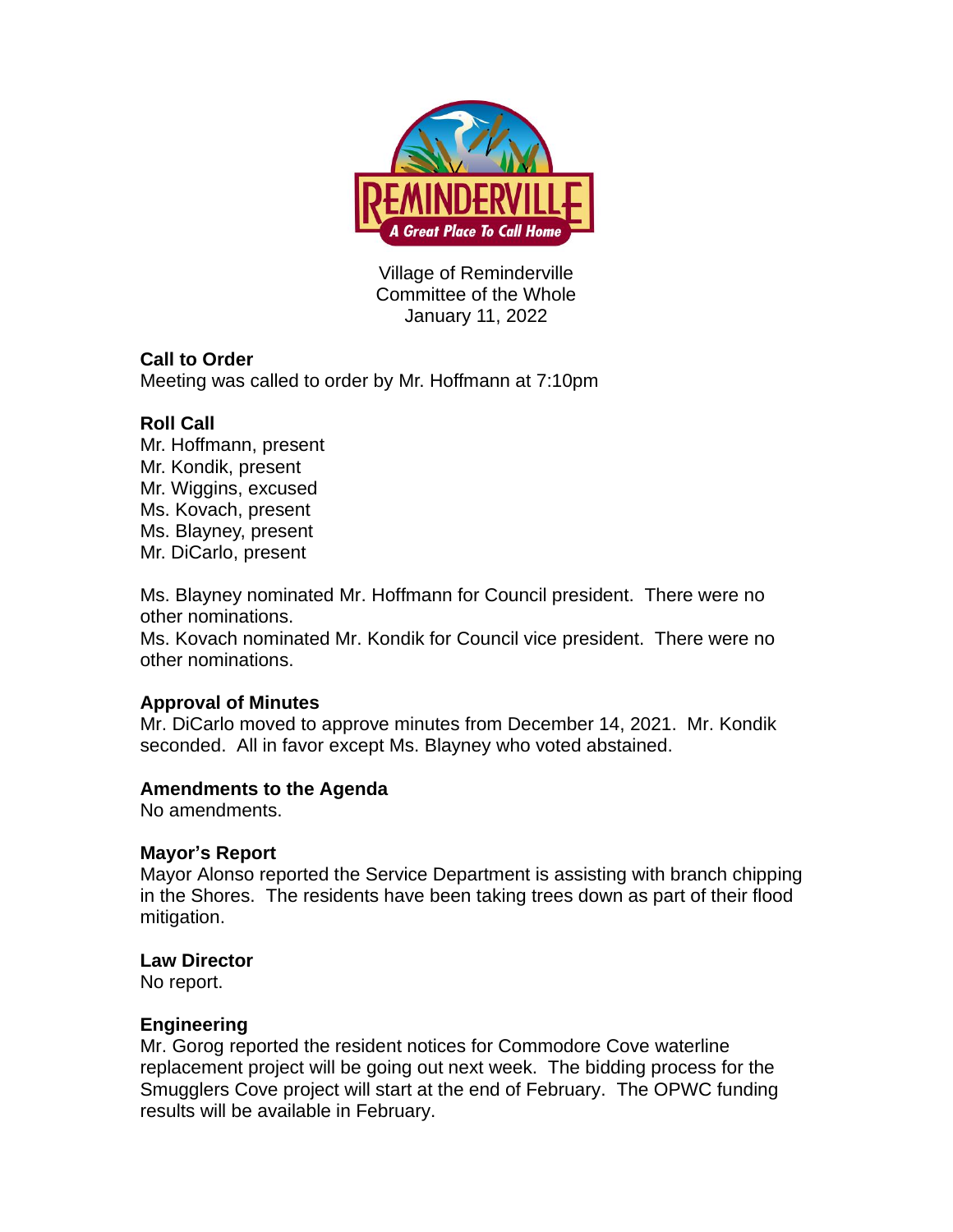### **Service Department**

No report.

### **Reminderville Athletic Club**

Ms. Rockhill reported the winter camp had 17 participants and the Jingle Mingle event was successful. The Men's 3-on-3 league started. They will be moving equipment downstairs on Wednesday morning. The RAC will be closed Wednesday and Thursday for the move and deep cleaning.

### **Fiscal Officer**

Ms. Wordell reported she worked with Mayor Alonso and Ms. Rockhill with NOPEC to get the gas rates reduced by 58%. She is also working on implementing an employee navigation online benefit tool that will have important information and documents that will be accessible to employees.

## **Police**

No report.

## **Fire**

Chief Plunkett reported the grant application for the engine was resubmitted. There are 12 firefighters out with COVID and the shifts were covered leading to overtime. He stated the ordinances on the agenda for passage are those that have been updated or are now obsolete.

# **ARB**

Mr. Kondik reported they passed one fence. The next meeting is January 24.

# **Planning & Zoning**

No report.

# **Board of Zoning Appeals**

No report.

### **Finance Committee**

Mr. DiCarlo reported they approved \$323,357.06 in payments and the December bank statement was reconciled with no incidents.

### **Community Focus**

No report.

### **Communications**

Ms. Blayney reported their next meeting is Wednesday, February 8 at 7:00. The meetings are changed to the second Wednesday each month at City Hall. They are discussing a virtual option for the art show due to the new floor plan at City Hall.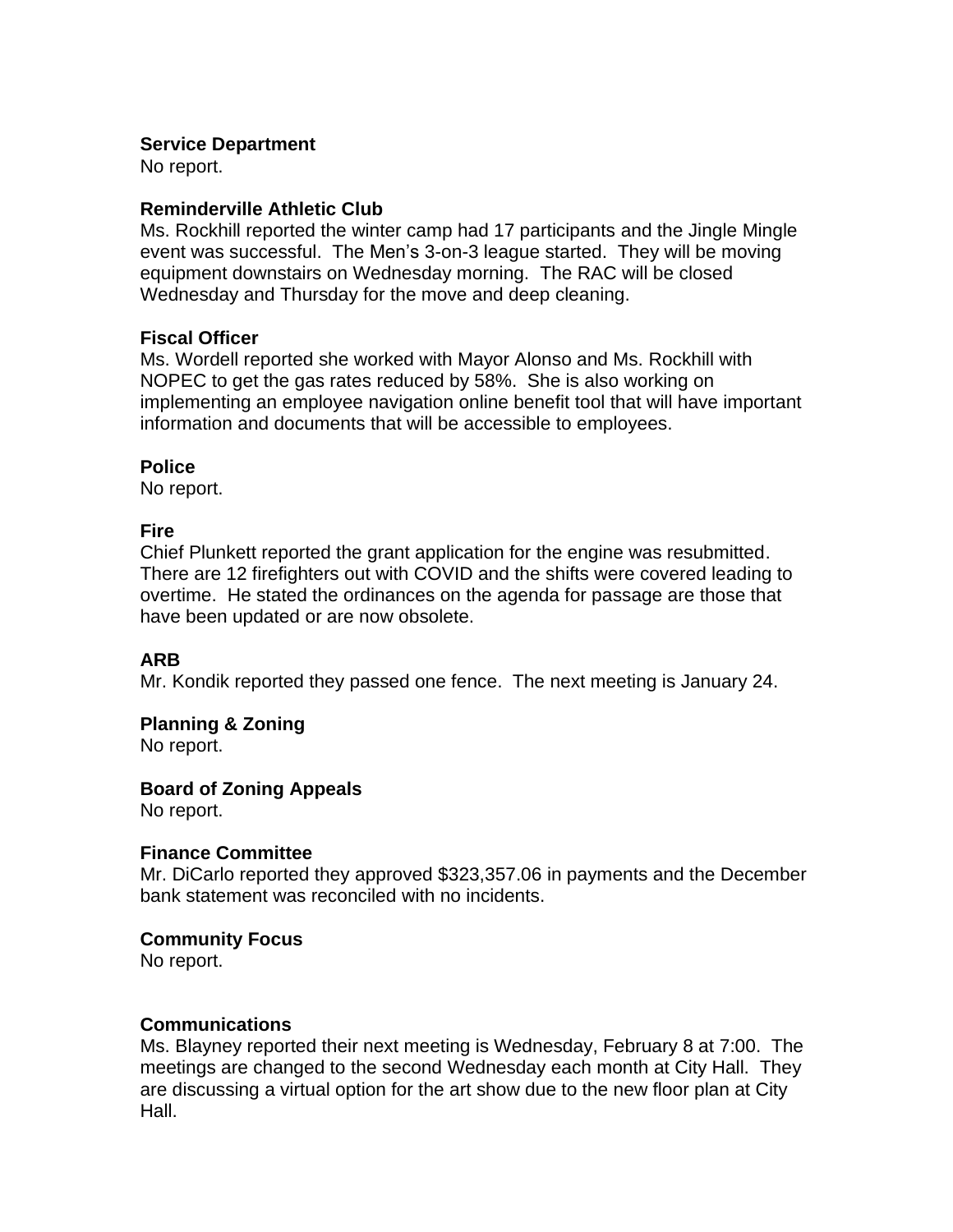### **Long-Term Community Development**

No report.

### **Records**

No report.

#### **JEDD**

No report.

#### **LEGISLATION:**

**ORDINANCE 01-2022:** AN ORDINANCE TO AMEND SECTION 141.04 OF THE CODIFIED ORDINANCES OF THE CITY OF REMINDERVILLE REGARDING FIRE DEPARTMENT QUALIFICATIONS, AND DECLARING AN EMERGENCY. 1 st Reading. *Alonso* 

**ORDINANCE 02-2022:** AN ORDINANCE TO AMEND SECTION 141.16 OF THE CODIFIED ORDINANCES OF THE CITY OF REMINDERVILLE REGARDING FIRE DEPARTMENT PAID HOLIDAY DATES, AND DECLARING AN EMERGENCY. 1 st Reading. *Alonso* 

**ORDINANCE 03-2022:** AN ORDINANCE TO AMEND SECTION 141.19 OF THE CODIFIED ORDINANCES OF THE CITY OF REMINDERVILLE REGARDING LONGEVITY FOR FIRE DEPARTMENT EMPLOYEES, AND DECLARING AN EMERGENCY. 1 st Reading. *Alonso* 

**ORDINANCE 04-2022:** AN ORDINANCE TO AMEND SECTION 1501.01 OF THE CODIFIED ORDINANCES OF THE CITY OF REMINDERVILLE REGARDING OHIO FIRE CODE, AND DECLARING AN EMERGENCY. 1 st Reading. *Alonso* 

**ORDINANCE 05-2022:** AN ORDINANCE TO AMEND SECTION 1503.01 OF THE CODIFIED ORDINANCES OF THE CITY OF REMINDERVILLE REGARDING THE NATIONAL FIRE PROTECTION ASSOCIATION LIFE SAFETY CODE, AND DECLARING AN EMERGENCY. 1 st Reading. *Alonso* 

**ORDINANCE 06-2022:** AN ORDINANCE REPEALING CITY OF REMINDERVILLE CODIFIED ORDINANCES AS RELATED TO THE CITY FIRE DEPARTMENT, AND DECLARING AN EMERGENCY. 1 st Reading. *Alonso* 

**ORDINANCE 07-2022:** AN EMERGENCY ORDINANCE TO MAKE APPROPRIATION ADJUSTMENTS FOR THE 2022 CITY BUDGET, AND DECLARING AN EMERGENCY. 1 st Reading. *Alonso*

**ORDINANCE 08-2022:** AN ORDINANCE TO AUTHORIZE THE ESTABLISHMENT OF THE "BUILDING/ENGINEERING DEPOSITS FUND" FOR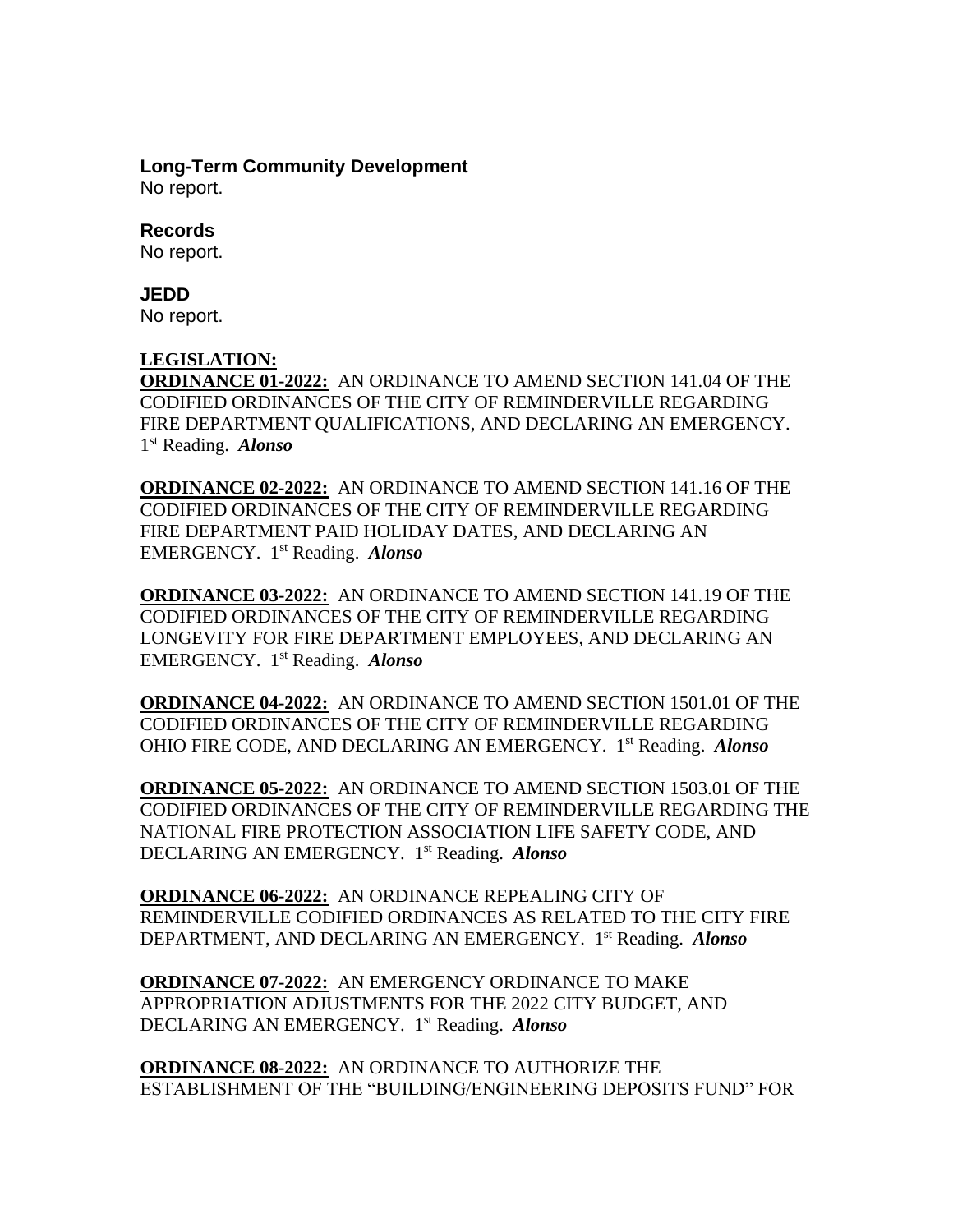THE PURPOSE OF IMPROVING FINANCIAL REPORTING OF CERTAIN FIDUCIARY ACTIVITIES. 1 st Reading. *Alonso* 

**RESOLUTION 80-2021:** A RESOLUTION TO ELECT NOPEC'S GREEN COMMUNITY CHOICE PROGRAM FOR REMINDERVILLE'S ELECTRICITY AGGREGATION PROGRAM STARTING JANUARY 2023, AND DECLARING AN EMERGENCY. 3 rd Reading. *Alonso*

Mr. DiCarlo stated he does not feel comfortable choosing this as a default option for the residents since it comes with an increased rate. Ms. Kovach asked that NOPEC inform the residents on their mailers so they can choose what option they prefer.

**RESOLUTION 01-2022:** A RESOLUTION CONFIRMING THE APPOINTMENTS OF THOMAS PLUNKETT, BENNY JONES, MATTHEW MILLER, AND MARK KONDIK TO THE VOLUNTEER FIREFIGHTERS' DEPENDENTS FUND, AND DECLARING AN EMERGENCY. 1 st Reading. *Alonso* 

**RESOLUTION 02-2022:** A RESOLUTION TO REQUEST THAT THE SUMMIT COUNTY FISCAL OFFICER MAKE AN ADVANCED PAYMENT OF TAX FUNDS FOR TAX YEAR 2021 PAYABLE IN 2022 TO THE CITY OF REMINDERVILLE FINANCE OFFICE, AND DECLARING AN EMERGENCY. 1 st Reading. *Alonso*

**RESOLUTION 03-2022:** A RESOLUTION TO HIRE PATRICK MANNION AS A FRONT DESK ASSOCIATE FOR THE REMINDERVILLE ATHLETIC CLUB AND TO BE PAID AT THE RATE OF NINE AND 53/100 DOLLARS (\$9.53) PER HOUR, AND DECLARING AN EMERGENCY. 1 st Reading. *Blayney*

**RESOLUTION 04-2022:** A RESOLUTION ACCEPTING THE RESIGNATION OF IAN MURRAY FROM THE CITY OF REMINDERVILLE FIRE DEPARTMENT, EFFECTIVE JANUARY 12, 2022, AND DECLARING AN EMERGENCY. 1st Reading. *Alonso*

**RESOLUTION 05-2022:** A RESOLUTION TO AUTHORIZE AND DIRECT THE MAYOR TO EXECUTE AND ENTER INTO AN AGREEMENT WITH THE SUMMIT COUNTY LEGAL DEFENDER'S OFFICE FOR THE REPRESENTATION OF ELIGIBLE INDIGENT PERSONS AND DECLARING AN EMERGENCY. 1st Reading. *Alonso*

**RESOLUTION 06-2022:** A RESOLUTION TO HIRE OHM ADVISORS AS CITY ENGINEER COMMENCING JANUARY 1, 2022 THROUGH DECEMBER 31, 2024 AND DECLARING AN EMERGENCY. 1 st Reading. *Alonso*

# **Old Business**

#### **New Business**

Chief Plunkett reported Bainbridge Library has been getting COVID home tests sent regularly from the state. Call before you go. They are free.